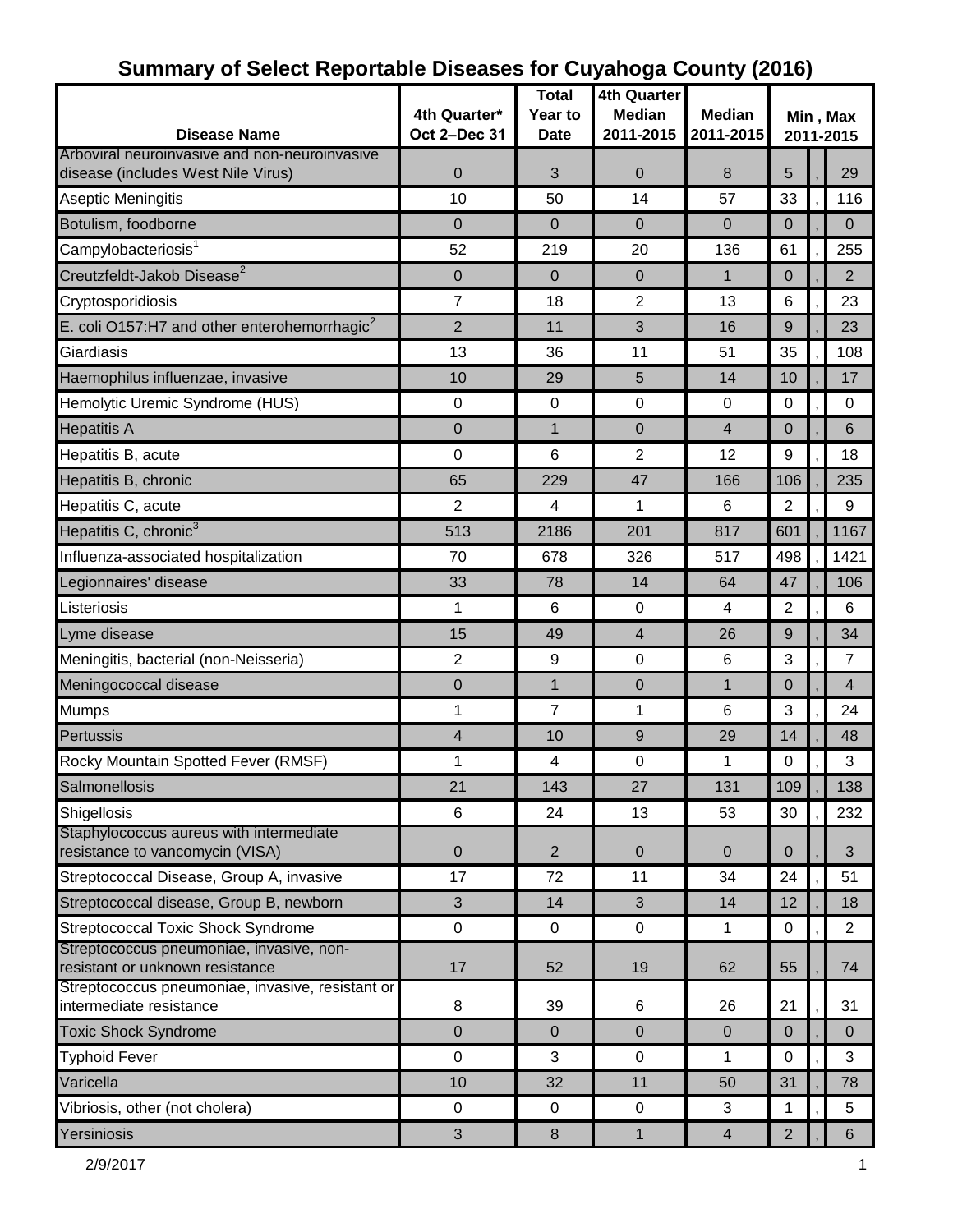| <b>Disease Name</b>                                                         | 4th Quarter*<br>Oct 2-Dec 31 | <b>Total</b><br>Year to<br><b>Date</b> | <b>4th Quarter</b><br><b>Median</b><br>2011-2015 | <b>Median</b><br>2011-2015 | Min, Max<br>2011-2015 |  |                |
|-----------------------------------------------------------------------------|------------------------------|----------------------------------------|--------------------------------------------------|----------------------------|-----------------------|--|----------------|
| Arboviral neuroinvasive and non-neuroinvasive                               |                              |                                        |                                                  |                            |                       |  |                |
| disease (includes West Nile Virus)                                          | $\mathbf 0$                  | $\overline{2}$                         | $\mathbf 0$                                      | 3                          | 0                     |  | 15             |
| <b>Aseptic Meningitis</b>                                                   | 6                            | 34                                     | 7                                                | 40                         | 17                    |  | 53             |
| Botulism, foodborne                                                         | $\Omega$                     | 0                                      | $\mathbf 0$                                      | 0                          | $\mathbf 0$           |  | $\overline{0}$ |
| Campylobacteriosis <sup>1</sup>                                             | 41                           | 152                                    | 10                                               | 86                         | 37                    |  | 189            |
| Creutzfeldt-Jakob Disease <sup>2</sup>                                      | $\overline{0}$               | $\overline{0}$                         | $\overline{0}$                                   | $\mathbf{1}$               | $\mathbf 0$           |  | 2              |
| Cryptosporidiosis                                                           | 4                            | 15                                     | 1                                                | 10                         | 5                     |  | 13             |
| E. coli O157:H7 and other enterohemorrhagic $^2$                            | $\overline{2}$               | 10                                     | $\overline{2}$                                   | 12                         | 7                     |  | 16             |
| Giardiasis                                                                  | $\boldsymbol{9}$             | 27                                     | 6                                                | 23                         | 20                    |  | 53             |
| Haemophilus influenzae, invasive                                            | 6                            | 16                                     | 3                                                | 10                         | $\overline{7}$        |  | 11             |
| Hemolytic Uremic Syndrome (HUS)                                             | $\mathbf 0$                  | $\mathbf 0$                            | $\mathbf 0$                                      | $\mathbf 0$                | 0                     |  | 0              |
| <b>Hepatitis A</b>                                                          | $\Omega$                     | 1                                      | 0                                                | 4                          | $\Omega$              |  | 6              |
| Hepatitis B, acute                                                          | $\mathbf 0$                  | 4                                      | 1                                                | 6                          | 4                     |  | 13             |
| Hepatitis B, chronic                                                        | 33                           | 103                                    | 21                                               | 70                         | 57                    |  | 118            |
| Hepatitis C, acute                                                          | 1                            | 3                                      | 1                                                | 2                          | 1                     |  | 3              |
| Hepatitis C, chronic <sup>3</sup>                                           | 290                          | 1032                                   | 68                                               | 320                        | 239                   |  | 450            |
| Influenza-associated hospitalization                                        | 40                           | 356                                    | 153                                              | 288                        | 270                   |  | 764            |
| Legionnaires' disease                                                       | 20                           | 41                                     | 9                                                | 36                         | 24                    |  | 57             |
| Listeriosis                                                                 | 1                            | 6                                      | 0                                                | 3                          | 1                     |  | 4              |
| Lyme disease                                                                | 6                            | 30                                     | $\overline{2}$                                   | 17                         | $\overline{7}$        |  | 28             |
| Meningitis, bacterial (non-Neisseria)                                       | 1                            | 5                                      | 0                                                | 2                          | 1                     |  | 5              |
| Meningococcal disease                                                       | $\mathbf 0$                  | $\mathbf{1}$                           | $\Omega$                                         | 0                          | $\mathbf 0$           |  | $\overline{2}$ |
| <b>Mumps</b>                                                                | 1                            | 5                                      | 0                                                | 4                          | 3                     |  | 19             |
| Pertussis                                                                   | 3                            | 8                                      | $\overline{7}$                                   | 24                         | 9                     |  | 41             |
| Rocky Mountain Spotted Fever (RMSF)                                         | 1                            | 4                                      | 0                                                | $\mathbf 0$                | 0                     |  | $\overline{2}$ |
| Salmonellosis                                                               | 14                           | 97                                     | 17                                               | 84                         | 74                    |  | 95             |
| Shigellosis                                                                 | $\overline{2}$               | 11                                     | 5                                                | 23                         | 14                    |  | 103            |
| Staphylococcus aureus with intermediate<br>resistance to vancomycin (VISA)  | $\mathbf 0$                  | 1                                      | $\mathbf{0}$                                     | $\overline{0}$             | $\mathbf{0}$          |  | $\overline{2}$ |
| Streptococcal Disease, Group A, invasive                                    | 8                            | 46                                     | 5                                                | 22                         | 13                    |  | 27             |
| Streptococcal disease, Group B, newborn                                     | $\mathbf{1}$                 | 3                                      | $\mathbf{1}$                                     | $\overline{4}$             | 2                     |  | $\overline{7}$ |
| Streptococcal Toxic Shock Syndrome                                          | $\mathbf 0$                  | $\mathbf 0$                            | $\mathbf 0$                                      | 1                          | $\mathbf 0$           |  | 1              |
| Streptococcus pneumoniae, invasive, non-<br>resistant or unknown resistance | $9\,$                        | 28                                     | 10                                               | 33                         | 26                    |  | 42             |
| Streptococcus pneumoniae, invasive, resistant or<br>intermediate resistance | $\overline{7}$               | 29                                     | 4                                                | 17                         | 12                    |  | 21             |
| <b>Toxic Shock Syndrome</b>                                                 | $\overline{0}$               | $\mathbf 0$                            | $\Omega$                                         | $\overline{0}$             | $\mathbf{0}$          |  | $\Omega$       |
| <b>Typhoid Fever</b>                                                        | 0                            | 3                                      | $\mathbf 0$                                      | $\mathbf 0$                | 0                     |  | $\overline{2}$ |
| Varicella                                                                   | 9                            | 20                                     | 8                                                | 38                         | 27                    |  | 60             |
| Vibriosis, other (not cholera)                                              | $\pmb{0}$                    | $\mathbf 0$                            | $\mathbf 0$                                      | 3                          | 0                     |  | $\overline{5}$ |
| Yersiniosis                                                                 | $\mathbf{1}$                 | $5\phantom{.0}$                        | $\mathbf{1}$                                     | 3                          | $\mathbf{1}$          |  | $\overline{4}$ |

# **Summary of Select Reportable Diseases for CCBH (2016)**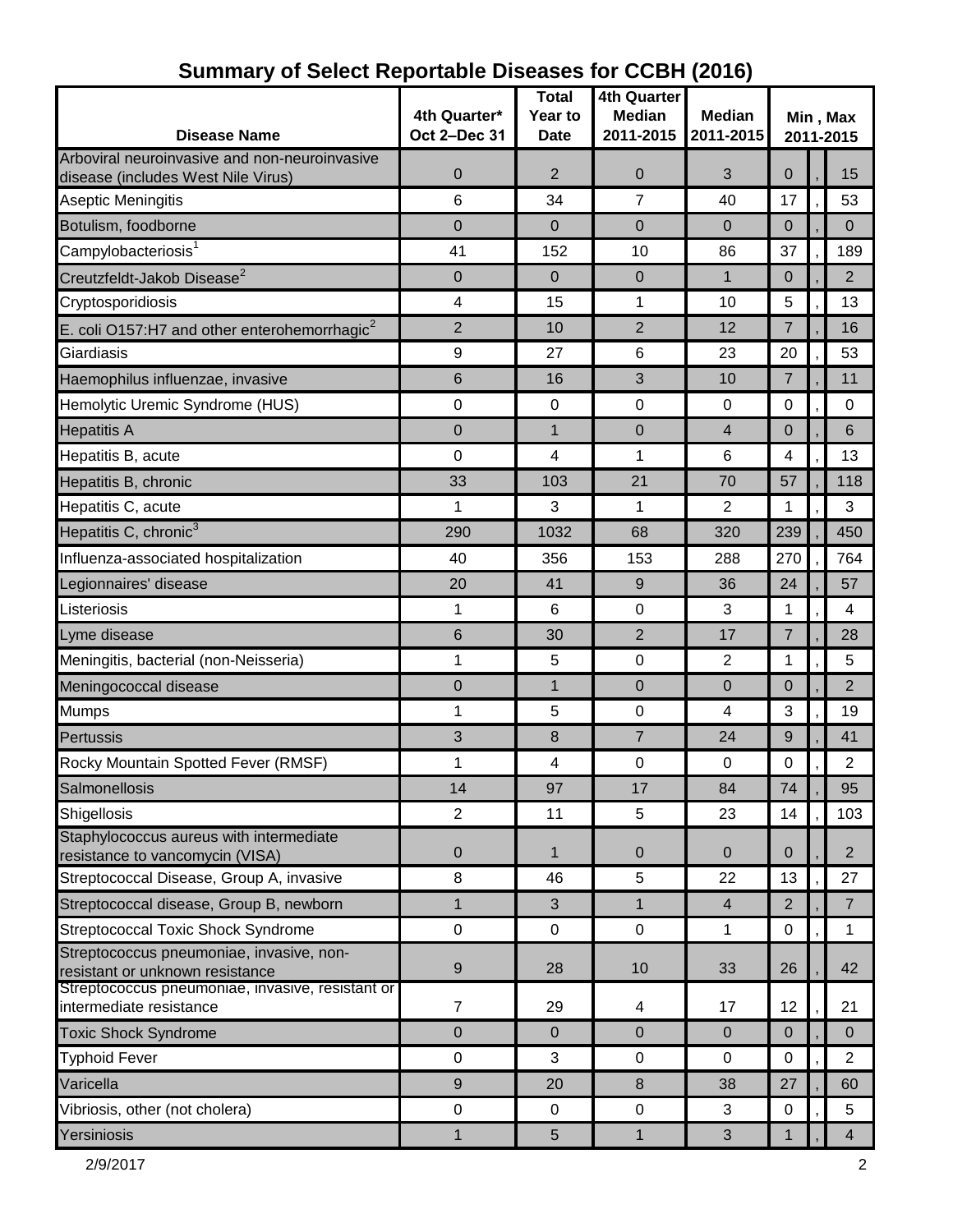|                                                                                     |                  | Total          | 4th Quarter    |                |                |  |                |  |
|-------------------------------------------------------------------------------------|------------------|----------------|----------------|----------------|----------------|--|----------------|--|
|                                                                                     | 4th Quarter*     | Year to        | <b>Median</b>  | <b>Median</b>  | Min, Max       |  |                |  |
| <b>Disease Name</b>                                                                 | Oct 2-Dec 31     | <b>Date</b>    | 2011-2015      | 2011-2015      | 2011-2015      |  |                |  |
| Arboviral neuroinvasive and non-neuroinvasive<br>disease (includes West Nile Virus) | $\boldsymbol{0}$ | 1              | 0              | $\overline{4}$ | $\mathbf{1}$   |  | 14             |  |
| <b>Aseptic Meningitis</b>                                                           | 4                | 15             | 9              | 22             | 16             |  | 62             |  |
| Botulism, foodborne                                                                 | $\mathbf 0$      | $\Omega$       | $\mathbf 0$    | $\overline{0}$ | 0              |  | $\mathbf{0}$   |  |
| Campylobacteriosis <sup>1</sup>                                                     | 10               | 62             | 10             | 37             | 13             |  | 64             |  |
| Creutzfeldt-Jakob Disease <sup>2</sup>                                              | $\mathbf 0$      | $\Omega$       | $\Omega$       | $\overline{0}$ | $\Omega$       |  | 1              |  |
| Cryptosporidiosis                                                                   | 3                | 3              | $\pmb{0}$      | 3              | 0              |  | 8              |  |
| E. coli O157:H7 and other enterohemorrhagic $2$                                     | $\mathbf 0$      | $\mathbf{1}$   | $\mathbf 1$    | 4              | $\Omega$       |  | 6              |  |
| Giardiasis                                                                          | 4                | 9              | 5              | 28             | 13             |  | 53             |  |
| Haemophilus influenzae, invasive                                                    | 3                | 12             | $\mathbf 1$    | 3              | $\overline{2}$ |  | 6              |  |
| Hemolytic Uremic Syndrome (HUS)                                                     | 0                | 0              | 0              | 0              | 0              |  | 0              |  |
| <b>Hepatitis A</b>                                                                  | $\mathbf 0$      | $\Omega$       | 0              | 0              | $\Omega$       |  | $\overline{2}$ |  |
| Hepatitis B, acute                                                                  | 0                | 2              | 1              | 5              | 4              |  | 9              |  |
| Hepatitis B, chronic                                                                | 32               | 125            | 24             | 84             | 40             |  | 115            |  |
| Hepatitis C, acute                                                                  | 1                | 1              | 0              | 3              | 1              |  | $\overline{7}$ |  |
| Hepatitis C, chronic <sup>3</sup>                                                   | 213              | 1129           | 134            | 492            | 356            |  | 709            |  |
| Influenza-associated hospitalization                                                | 28               | 310            | 135            | 218            | 204            |  | 626            |  |
| Legionnaires' disease                                                               | 12               | 36             | 6              | 30             | 21             |  | 46             |  |
| Listeriosis                                                                         | $\boldsymbol{0}$ | 0              | 0              | 1              | 0              |  | 2              |  |
| Lyme disease                                                                        | 6                | 14             | 0              | 2              | $\overline{2}$ |  | 8              |  |
| Meningitis, bacterial (non-Neisseria)                                               | 1                | 4              | $\mathbf 0$    | 2              | 1              |  | 4              |  |
| Meningococcal disease                                                               | $\mathbf 0$      | $\Omega$       | $\mathbf 0$    | $\mathbf{1}$   | $\mathbf 0$    |  | 4              |  |
| <b>Mumps</b>                                                                        | $\boldsymbol{0}$ | $\overline{2}$ | 0              | 2              | 0              |  | 5              |  |
| Pertussis                                                                           | 1                | $\overline{2}$ | $\overline{2}$ | 5              | 2              |  | 7              |  |
| Rocky Mountain Spotted Fever (RMSF)                                                 | 0                | 0              | 0              | 0              | 0              |  | 1              |  |
| Salmonellosis                                                                       | $\overline{7}$   | 42             | 11             | 41             | 33             |  | 46             |  |
| Shigellosis                                                                         | 4                | 13             | 3              | 28             | 8              |  | 126            |  |
| Staphylococcus aureus with intermediate<br>resistance to vancomycin (VISA)          | $\mathbf 0$      | 1              | $\pmb{0}$      | $\mathbf{0}$   | $\mathbf 0$    |  | 1              |  |
| Streptococcal Disease, Group A, invasive                                            | 9                | 23             | 4              | 13             | 9              |  | 23             |  |
| Streptococcal disease, Group B, newborn                                             | $\overline{2}$   | 10             | $\mathbf{1}$   | 11             | $\overline{7}$ |  | 14             |  |
| Streptococcal Toxic Shock Syndrome                                                  | $\pmb{0}$        | $\mathbf 0$    | 0              | $\mathbf 0$    | $\mathbf 0$    |  | 1              |  |
| Streptococcus pneumoniae, invasive, non-                                            |                  |                |                |                |                |  |                |  |
| resistant or unknown resistance<br>Streptococcus pneumoniae, invasive, resistant or | $\bf 8$          | 23             | 8              | 30             | 22             |  | 43             |  |
| intermediate resistance                                                             | 1                | 10             | 1              | 9              | 8              |  | 11             |  |
| <b>Toxic Shock Syndrome</b>                                                         | $\mathbf 0$      | $\overline{0}$ | $\mathbf 0$    | $\mathbf 0$    | $\Omega$       |  | $\Omega$       |  |
| <b>Typhoid Fever</b>                                                                | $\pmb{0}$        | $\pmb{0}$      | $\pmb{0}$      | 1              | 0              |  | 1              |  |
| Varicella                                                                           | 1                | 12             | $\mathbf{1}$   | 12             | $\overline{4}$ |  | 18             |  |
| Vibriosis, other (not cholera)                                                      | $\mathbf 0$      | 0              | 0              | 0              | $\mathbf 0$    |  | 1              |  |
| Yersiniosis                                                                         | 1                | $\overline{2}$ | $\pmb{0}$      | $\mathbf{1}$   | $\mathbf{1}$   |  | 3              |  |

### **Summary of Select Reportable Diseases for City of Cleveland (2016)**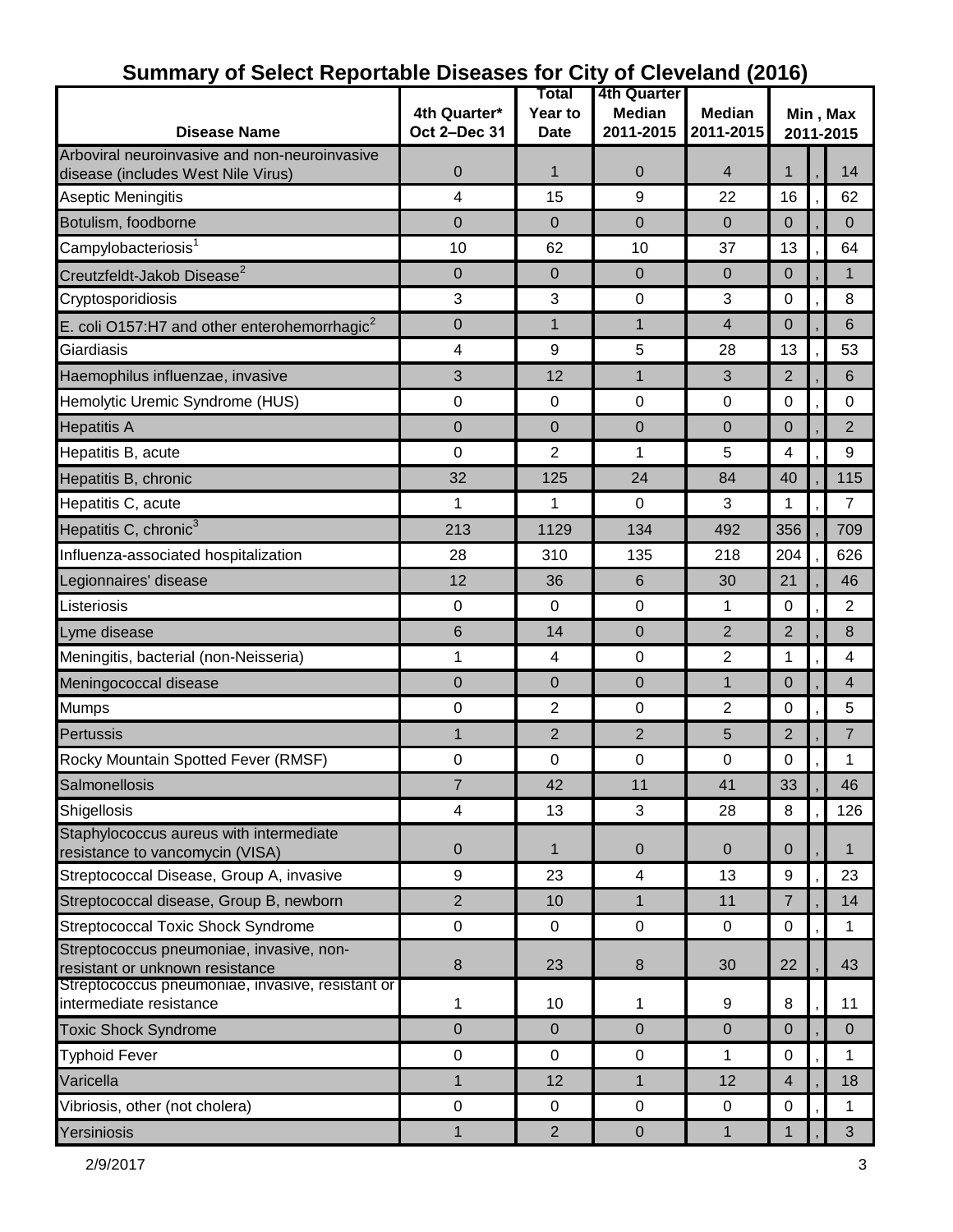|                                                                                     |              | <b>Total</b>            | <b>4th Quarter</b>       |                |                       |  |                |
|-------------------------------------------------------------------------------------|--------------|-------------------------|--------------------------|----------------|-----------------------|--|----------------|
|                                                                                     | 4th Quarter* | Year to                 | <b>Median</b>            | <b>Median</b>  | Min, Max<br>2011-2015 |  |                |
| <b>Disease Name</b>                                                                 | Oct 2-Dec 31 | <b>Date</b>             | 2011-2015                | 2011-2015      |                       |  |                |
| Arboviral neuroinvasive and non-neuroinvasive<br>disease (includes West Nile Virus) | 0            | $\mathbf 0$             | $\mathbf 0$              | $\mathbf{1}$   | $\mathbf 0$           |  |                |
| Aseptic Meningitis                                                                  | $\mathbf 0$  | 1                       | $\mathbf 0$              | $\overline{0}$ | $\mathbf 0$           |  | $\overline{2}$ |
| Botulism, foodborne                                                                 | 0            | 0                       | $\Omega$                 | $\Omega$       | $\overline{0}$        |  | $\Omega$       |
| Campylobacteriosis <sup>1</sup>                                                     | 1            | 5                       | 0                        | 3              | 2                     |  | 5              |
| Creutzfeldt-Jakob Disease <sup>2</sup>                                              | 0            | $\mathbf 0$             | $\mathbf 0$              | $\overline{0}$ | 0                     |  | $\Omega$       |
| Cryptosporidiosis                                                                   | 0            | 0                       | 0                        | 1              | 0                     |  | 2              |
| E. coli O157:H7 and other enterohemorrhagic <sup>2</sup>                            | 0            | $\mathbf{0}$            | $\mathbf 0$              | $\overline{0}$ | 0                     |  | $\overline{2}$ |
| Giardiasis                                                                          | $\mathbf 0$  | $\mathbf 0$             | $\Omega$                 | $\overline{0}$ | 0                     |  | $\overline{2}$ |
| Haemophilus influenzae, invasive                                                    | 1            | $\mathbf{1}$            | $\mathbf 0$              | $\overline{0}$ | 0                     |  | $\overline{2}$ |
| Hemolytic Uremic Syndrome (HUS)                                                     | 0            | $\mathbf 0$             | 0                        | 0              | 0                     |  | 0              |
| <b>Hepatitis A</b>                                                                  | 0            | 0                       | $\mathbf 0$              | $\overline{0}$ | 0                     |  | $\mathbf 0$    |
| Hepatitis B, acute                                                                  | 0            | $\mathbf 0$             | 0                        | 0              | 0                     |  | 1              |
| Hepatitis B, chronic                                                                | 0            | $\mathbf 1$             | $\mathbf 0$              | $\overline{2}$ | 0                     |  | 10             |
| Hepatitis C, acute                                                                  | $\mathbf 0$  | $\mathbf 0$             | $\mathbf 0$              | $\Omega$       | 0                     |  | 0              |
| Hepatitis C, chronic <sup>3</sup>                                                   | 10           | 25                      | $\overline{2}$           | 8              | 5                     |  | 14             |
| Influenza-associated hospitalization                                                | 2            | 12                      | $\overline{\mathcal{A}}$ | 16             | 14                    |  | 31             |
| Legionnaires' disease                                                               | 1            | $\mathbf 1$             | $\mathbf 0$              | $\mathbf{1}$   | $\Omega$              |  | 3              |
| Listeriosis                                                                         | 0            | $\mathbf 0$             | $\mathbf 0$              | 0              | 0                     |  | 0              |
| Lyme disease                                                                        | 3            | 5                       | $\Omega$                 | 1              | 0                     |  | $\overline{4}$ |
| Meningitis, bacterial (non-Neisseria)                                               | 0            | 0                       | 0                        | $\pmb{0}$      | 0                     |  | 0              |
| Meningococcal disease                                                               | 0            | 0                       | $\mathbf 0$              | $\mathbf 0$    | 0                     |  | $\Omega$       |
| <b>Mumps</b>                                                                        | 0            | $\mathbf 0$             | $\Omega$                 | $\overline{0}$ | 0                     |  | $\Omega$       |
| Pertussis                                                                           | 0            | $\mathbf 0$             | $\mathbf 0$              | $\mathbf 0$    | 0                     |  | $\overline{0}$ |
| Rocky Mountain Spotted Fever (RMSF)                                                 | 0            | 0                       | 0                        | $\mathbf 0$    | 0                     |  | 1              |
| Salmonellosis                                                                       | 0            | $\overline{\mathbf{4}}$ | $\pmb{0}$                | $\overline{2}$ | 1                     |  | $\overline{7}$ |
| Shigellosis                                                                         | $\mathbf 0$  | $\mathbf 0$             | $\mathbf 0$              | $\overline{2}$ | 1                     |  | 3              |
| Staphylococcus aureus with intermediate<br>resistance to vancomycin (VISA)          | 0            | $\mathbf{0}$            | $\mathbf 0$              | $\mathbf 0$    | 0                     |  | $\Omega$       |
| Streptococcal Disease, Group A, invasive                                            | $\mathbf 0$  | 3                       | 0                        | 1              | 0                     |  | 5              |
| Streptococcal disease, Group B, newborn                                             | 0            | $\mathbf{1}$            | $\mathbf 0$              | $\mathbf 0$    | $\mathbf 0$           |  | $\Omega$       |
| <b>Streptococcal Toxic Shock Syndrome</b>                                           | $\pmb{0}$    | $\pmb{0}$               | $\pmb{0}$                | $\pmb{0}$      | $\mathbf 0$           |  | $\mathbf{1}$   |
| Streptococcus pneumoniae, invasive, non-<br>resistant or unknown resistance         | $\mathbf 0$  | $\mathbf 1$             | $\mathbf 0$              | $\mathbf{1}$   | $\mathbf 0$           |  | $\overline{2}$ |
| Streptococcus pneumoniae, invasive, resistant or<br>intermediate resistance         | $\pmb{0}$    | 0                       | 0                        | 0              | $\pmb{0}$             |  | 0              |
| <b>Toxic Shock Syndrome</b>                                                         | 0            | $\mathbf 0$             | $\mathbf 0$              | $\mathbf 0$    | $\mathbf 0$           |  | $\mathbf{0}$   |
| <b>Typhoid Fever</b>                                                                | 0            | $\mathbf 0$             | 0                        | 0              | 0                     |  | 0              |
| Varicella                                                                           | 0            | $\pmb{0}$               | $\mathbf 0$              | $\mathbf 0$    | $\pmb{0}$             |  | $\overline{0}$ |
| Vibriosis, other (not cholera)                                                      | $\pmb{0}$    | $\mathbf 0$             | $\mathbf 0$              | $\mathbf 0$    | $\mathbf 0$           |  | 0              |
| Yersiniosis                                                                         | 1            | $\mathbf{1}$            | $\pmb{0}$                | $\pmb{0}$      | 0                     |  |                |

### **Summary of Select Reportable Diseases for City of Shaker Heights (2016)**